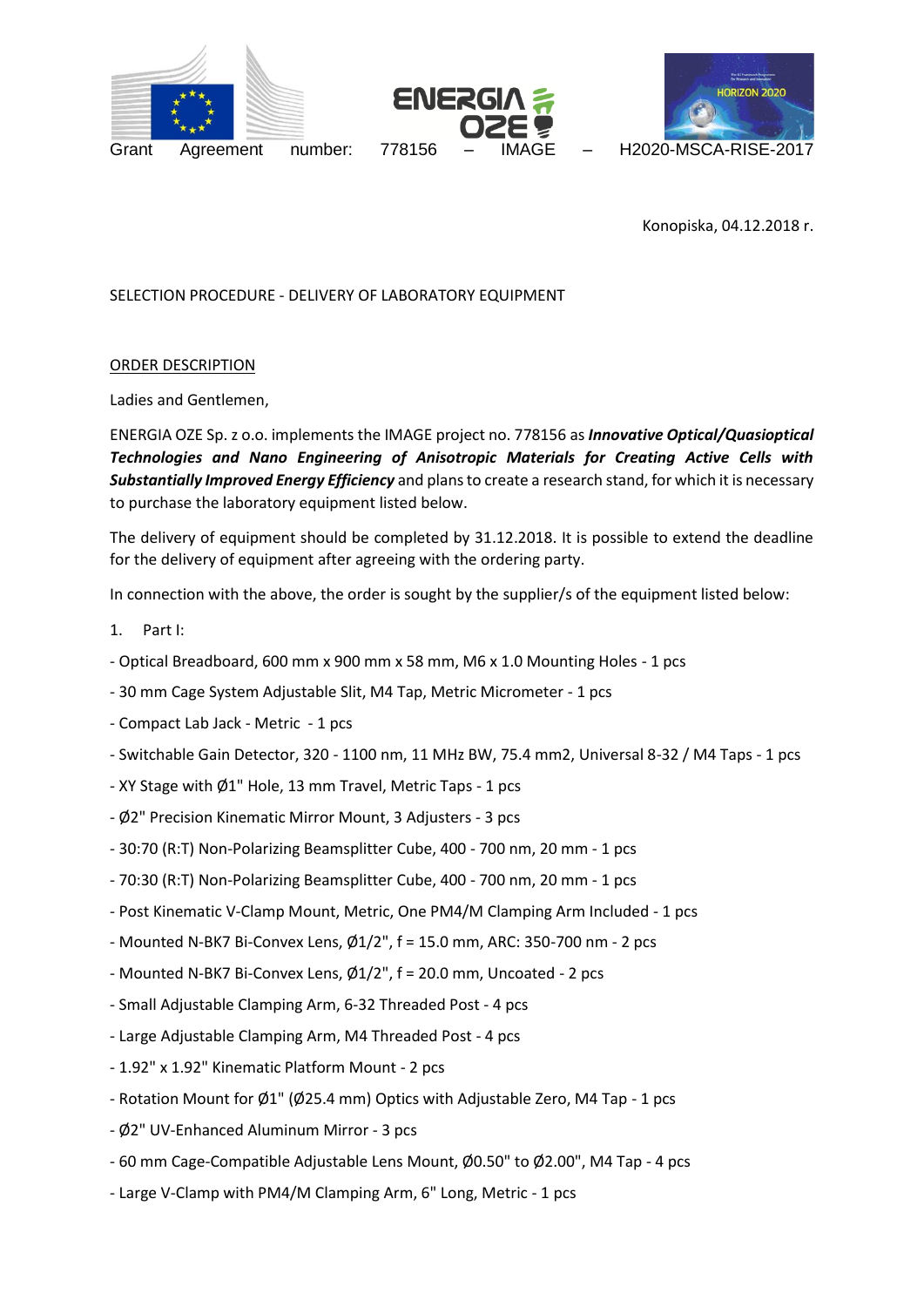





number: Grant Agreement number: 778156 – IMAGE – H2020-MSCA-RISE-2017

- Adjustable-Height Optics Clamp, Metric 4 pcs
- Ø1.5" Dynamically Damped Post, 8" Long 1 pcs
- Ø12.7 mm Universal Post Holder, Spring-Loaded Locking Thumbscrew, L = 50 mm, 5 Pack 2 pcs
- Ø12.7 mm Universal Post Holder, Spring-Loaded Locking Thumbscrew, L = 75 mm, 5 Pack 2 pcs
- Ø12.7 mm Optical Post, SS, M4 Setscrew, M6 Tap, L = 50 mm, 5 Pack 2 pcs
- Ø12.7 mm Optical Post, SS, M4 Setscrew, M6 Tap, L = 75 mm, 5 Pack 2 pcs
- Component Clamp for Ø1/2" Posts, M6 Taps 5 pcs
- Kinematic Mount Centering Plate, Metric 10 pcs
- Anti-Rotation Alignment Key for TR Series Posts 10 pcs
- Compact Variable Height Clamp, M6 Tapped, 5 Pack 2 pcs
- M4 Setscrew and Hardware Kit 1 pcs
- M6 Setscrew and Hardware Kit 1 pcs
- 2. Part II:

- DC-Micromotors graphite commutation, diameter 38 mm, length 64 mm - 1 pcs

- Brushless DC-Servomotors with Planetary Gearheads 1 pcs
- Speed Controllers 1 pcs
- Motion Controllers, 4-Quadrant PWM, with RS232 or CAN interface 1 pcs
- Motion Controllers, 4-Quadrant PWM, with RS232/USB 1 pcs
- ROTACOD Absolute single turn encoders (High resolution up to 262144 cpr, Additional incremental

track, 2048 PPR sin/cos) - 1 pcs

3. Part III:

- USB Multifunction I/O Device (8 differential or 16 single ended, ADC resolution 16-Bit, Single channel maximum and multichannel maximum (aggregate) 250 kS/s, USB-4, can be used for analog input - 4) - 1 pcs

#### CPV codes:

- 31110000-0 Electric motors
- 31700000-3 Electronic, electromechanical and electrotechnical devices
- 31720000-9 Electromechanical devices
- 38000000-5 Laboratory, optical and precision equipment (except glass)
- 38600000-1 Optical instruments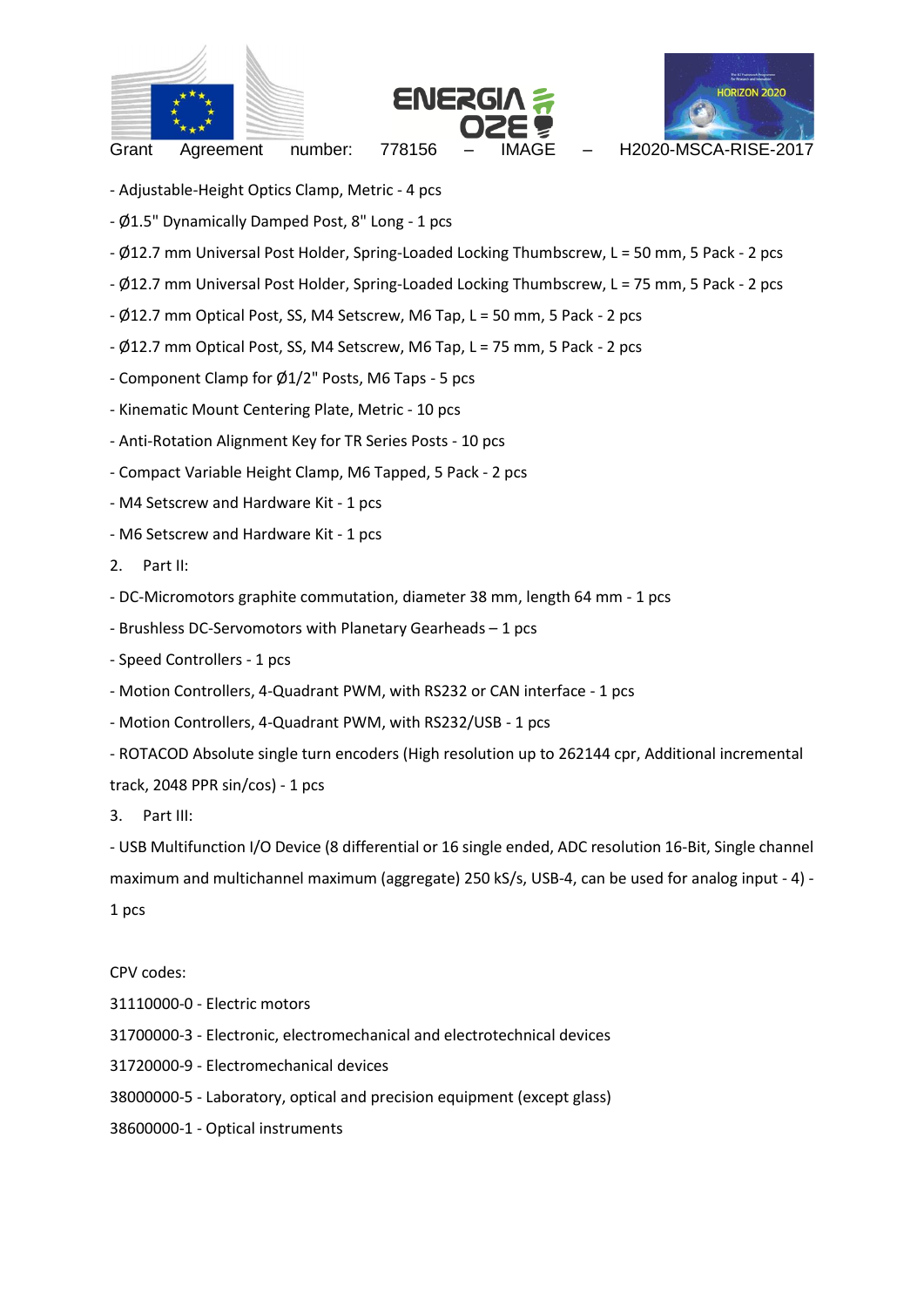





Grant Agreement number: 778156 – IMAGE – H2020-MSCA-RISE-2017

#### METHOD OF PREPARING AND SUBMITTING OFFERS

1. On the part of the Contracting Authority, Mr Artur Jasionek and Mr Robert Wielgosz were authorized to contact with the Supplier, e-mail: [biuro@odnawialnaenergia.pl](mailto:biuro@odnawialnaenergia.pl), phone .: 785 507 601 and 785 505 601.

2. The seat of the Contracting Authority: Energia Oze Sp. z o. o., ul. Częstochowska 7, 42-274 Konopiska, Poland or the e-mail address: [biuro@odnawialaenergia.pl](mailto:biuro@odnawialaenergia.pl)

3. Submission of the offer consists in filling in the offer form and sending the entire document along with any required attachments in electronic form to the e-mail address: [biuro@odnawialaenergia.pl](mailto:biuro@odnawialaenergia.pl) or in writing to the registered office of Contracting Authority. In the case of a written offer, it must be submitted together with other documents in an opaque envelope protected against opening. The envelope should be described as follows:

"Offer for the supply of laboratory equipment as part of the IMAGE project no. 778156 as *Innovative Optical/Quasioptical Technologies and Nano Engineering of Anisotropic Materials for Creating Active Cells with Substantially Improved Energy Efficiency.* Do not open before the assessment day"

On the envelope, in addition to the description as above it is recommended to put the name and address of the Supplier.

4. In the case of offers submitted in an electronic version:

a) The Contracting Authority accepts only files with the extension .pdf, .doc, .docx, odt.

b) It is recommended that each multi-page attachment be saved in one file,

c) It is recommended that each attached file be given a different own name.

In the event of technical problems related to the opening or printing of an e-mail caused by noncompliance with recommendations b), c) the consequences of the above are borne by the Supplier who declares that he will not make any claims against the Contracting Authority.

5. The offer must be submitted by 13/12/2018 to 12:00 noon. The time of the offer's influence decides. Offers submitted after the deadline will not be considered.

6. The Awarding Entity does not send offers back.

7. Each Supplier may submit only one offer.

8. The offer must be completed in Polish or English.

9. The Contracting Authority prohibits any modification of the content of the documents, except for places used to complete the offer.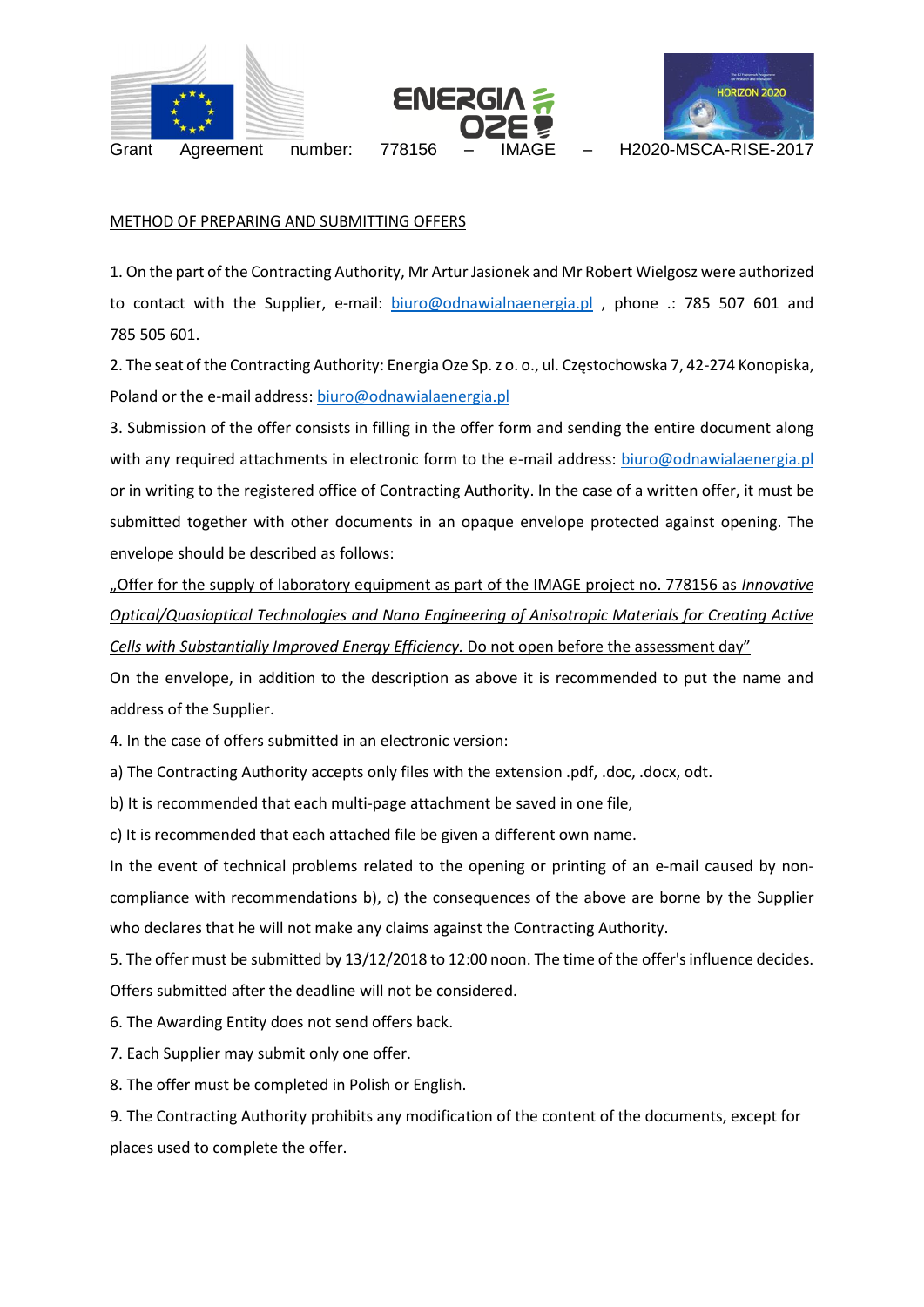

10. The offer requires the signature of persons authorized to represent the Supplier, in accordance with statutory requirements.

11. Any deviation from the above described way of preparing the offer is tantamount to its rejection, due to the failure to meet the formal criteria.

12. The Supplier is bound by the offer for a period of at least 30 days from the date of the valuation.

## DESCRIPTION OF CONDITIONS FOR PARTICIPATION IN THE PROCEEDING

The selection of the Supplier will be carried out in accordance with the appropriate horizontal guidelines, program guidelines and Guidelines on the eligibility of expenditure under the European Regional Development Fund, the European Social Fund and the Cohesion Fund for 2014-2020 and the guidelines of the Horizon2020 program.

We invite Supplier who meet the following conditions jointly:

A. They have the technical potential to perform the contract.

Description of how to assess compliance with this condition:

The Awarding Entity does not describe the method of assessing the fulfillment of this condition. By signing the offer, the Supplier simultaneously declares the fulfillment of this condition.

B. They undertake to ensure compliance with health and safety at work and health protection at the stage of contract performance.

Description of how to assess compliance with this condition:

The Awarding Entity does not describe the method of assessing the fulfillment of this condition. By signing the offer, the Supplier simultaneously declares the fulfillment of this condition.

C. They do not belong to the category of Suppliers excluded from the proceedings, i.e .:

a) Suppliers who caused damage by failing to execute the order or performing it improperly, if the damage was confirmed by a valid court decision issued within 3 years before the initiation of the proceedings;

b) Suppliers in respect of whom the liquidation was opened or whose bankruptcy was announced, except for contractors who, after the bankruptcy, concluded an arrangement approved by a final court order, if the arrangement does not provide for the satisfaction of the creditors by liquidating the assets of the bankrupt;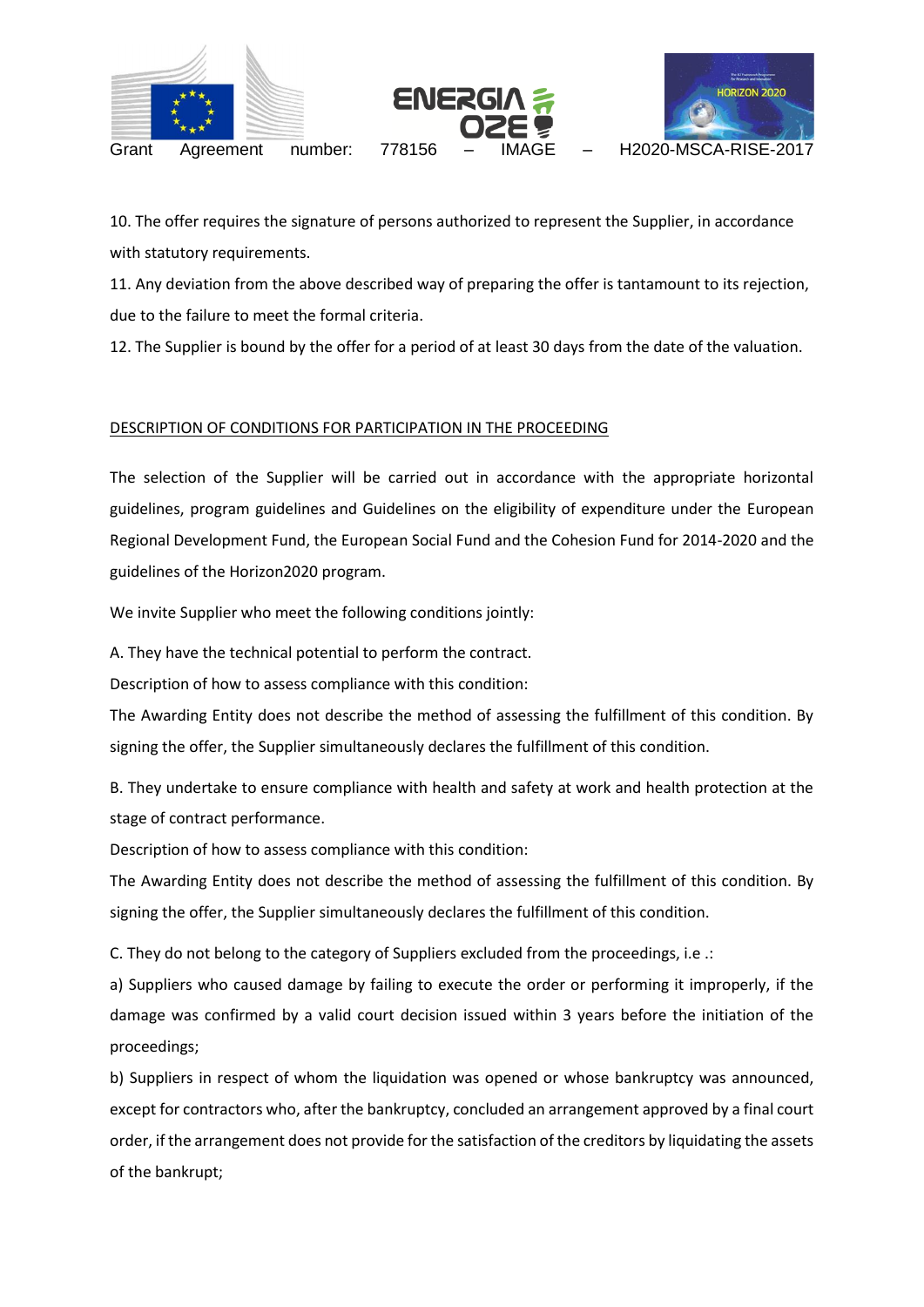



c) Suppliers who are in arrears with payment of taxes, fees or social security or health insurance premiums, except when they obtained the legally required exemption, postponement, payment of overdue installments or suspension of the full implementation of the decision of the competent authority;

d) Natural persons or suppliers whose partner (registered partnerships), partner or board member (partner companies), general partner (limited partnership and limited joint-stock partnerships) or a member of the management body (legal persons) have been convicted of an offense committed in connection with proceedings for the award of a public contract, an offense against the rights of persons engaged in gainful employment, bribery, crime against economic turnover or other crime committed for financial gain, as well as for fiscal offenses or crimes in an organized group or union aimed at committing a crime or tax offense;

e) Collective entities, for which the court has ruled that a public procurement ban should not be sought, based on the provisions on the liability of collective entities for acts prohibited under penalty;

f) They submitted untrue information that affects the outcome of the proceedings;

g) They have not submitted a statement on compliance with the conditions for participation in the procedure or documents confirming the fulfillment of these conditions or the submitted documents contain errors.

Description of how to assess compliance with this condition:

The Awarding Entity does not describe the method of assessing the fulfillment of this condition. The Supplier, signing the valuation at the same time, declares the fulfillment of this condition.

D. They are not related to the Awarding Entity in person or capital. By capital or personal connections is meant the interrelationship between the Awarding Entity or persons authorized to incur liabilities on behalf of the Awarding Entity or persons performing on behalf of the Awarding Entity activities related to the preparation and implementation of the selection procedure of the Supplier and Supplier, consisting in particular of:

- participating in the company as a partner in a civil partnership or partnership;

- holding at least 10% of shares or stocks;

- performing the function of a member of the supervisory or management body, a proxy, a plenipotentiary;

- being married, in a relationship of affinity or affinity in a straight line, second degree affinity or second degree affinity in the lateral line or in relation to adoption, care or guardianship.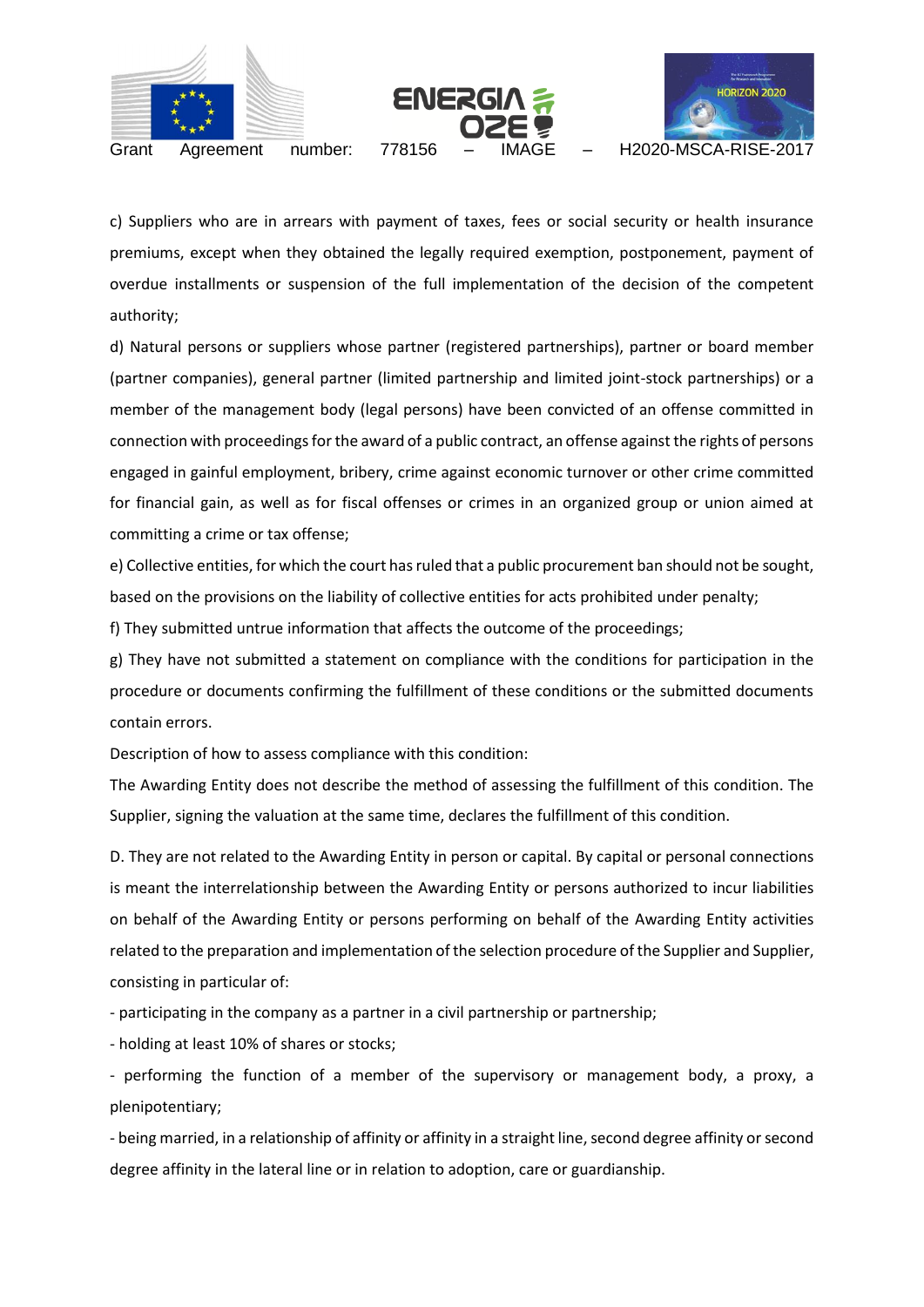





Grant Agreement number: 778156 – IMAGE – H2020-MSCA-RISE-2017

Description of how to assess compliance with this condition:

The Awarding Entity does not describe the method of assessing the fulfillment of this condition. The Supplier, signing the valuation at the same time, declares the fulfillment of this condition.

# CRITERIA FOR THE EVALUATION OF OFFERS

After the Suppliers have met all the above-mentioned criteria, the Supplier will be guided by the 100% price criterion. The price should be given in PLN or EUR with all applicable taxes and charges.

Points awarded for the 100% price criterion will be calculated according to the following formula, for each Part separately:  $C = (Cmin: CO) \times 100$ , where:

C - number of points awarded to a given valuation,

Cmin - the lowest price among valid valuations,

C0 - calculated price of the examined valuation.

The maximum number of points to be obtained by the Supplier is 100. All calculations will be made to two decimal places.

An important offer that receives the highest number of points will be considered the most advantageous.

The Supplier whose offer will be selected, will be requested to sign the contract or will receive a delivery order.

## OTHER PROVISIONS

1. The Awarding Entity allows partial bids. You can make an offer for Part I, Part II or Part III or for all Parts I-III.

2. The Awarding Entity does not allow variant offers.

3. The offer from the Supplier must meet all the requirements set in the inquiry and be submitted on the offer template attached to this inquiry.

4. The Awarding Entity reserves the right to negotiate a price with the Supplier who will submit the most-attractive offer in the event that the price of the offer exceeds the budget of the project available to the Awarding Entity. In the event that negotiations in the scope indicated in the previous sentence have no effect, the Ordering Party will annul the proceedings.

5. The Awarding Entity reserves the right to annul the proceedings at any stage without giving a reason.

6. The Awarding Entity's decision to reject an offer is a final decision.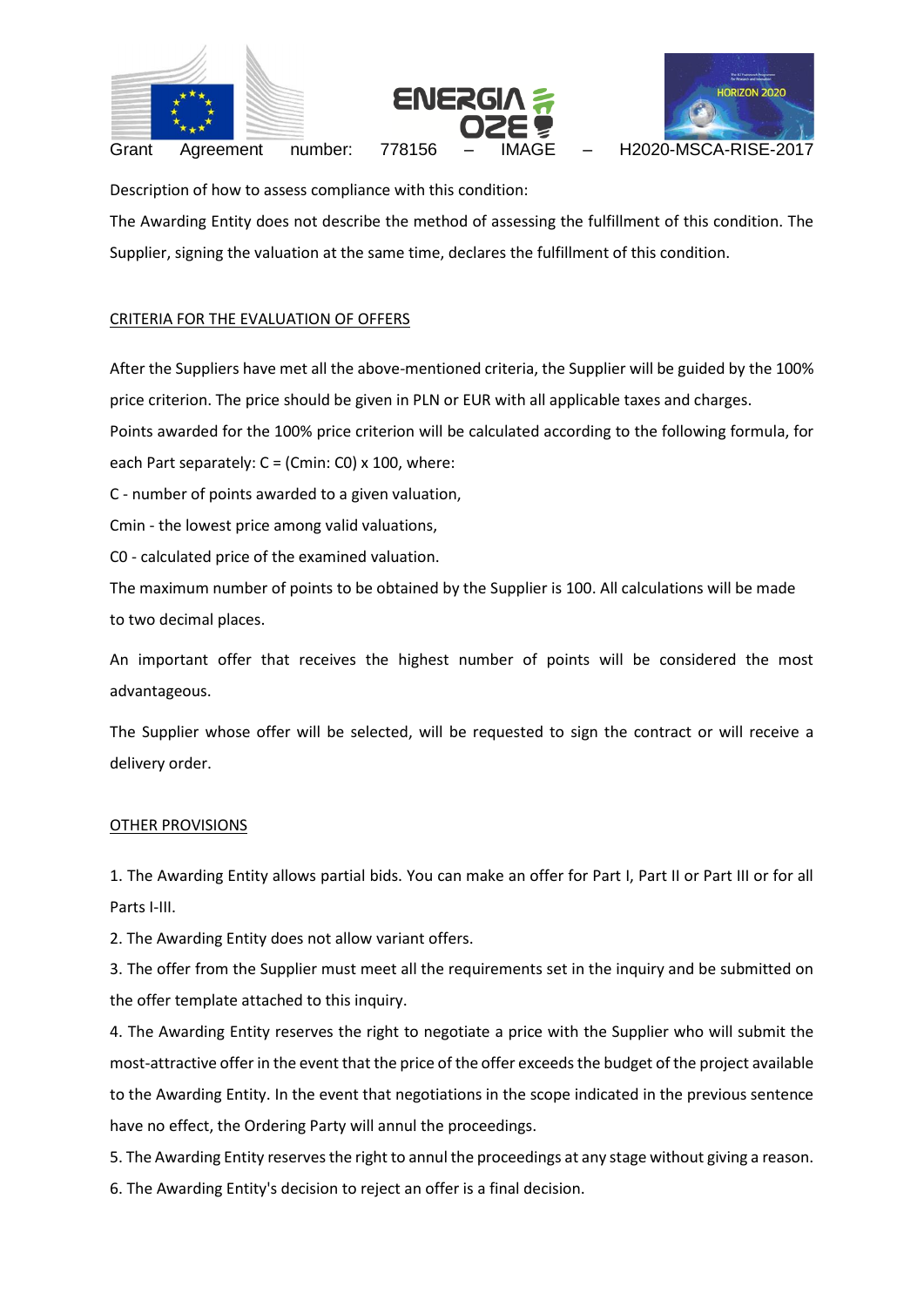

7. In the event that the selected Supplier withdraws from signing the contract with the Awarding Entity, it is possible for Awarding Entity to sign a contract with another Supplier, who in the proceedings obtained the next highest number of points.

8. The Awarding Entity may, in the course of examining and evaluating offers, request explanations from the Suppliers and documents regarding the content of submitted quotations.

9. The Awarding Entity is entitled to correct the obvious errors of writing in the text of the offer, immediately informing the given Supplier about it. In the event of discrepancies in the amount of the offer, the Awarding Entity shall accept the amount in words in the offer price.

10. During the submission of the offer, the PERSONAL DATA PROTECTION RULES apply on the Awarding Entity's website::<http://odnawialnaenergia.pl/regulamin-ochrony-danych-osobowych/>

PREZES ZARZĄDU Robert Wielgosz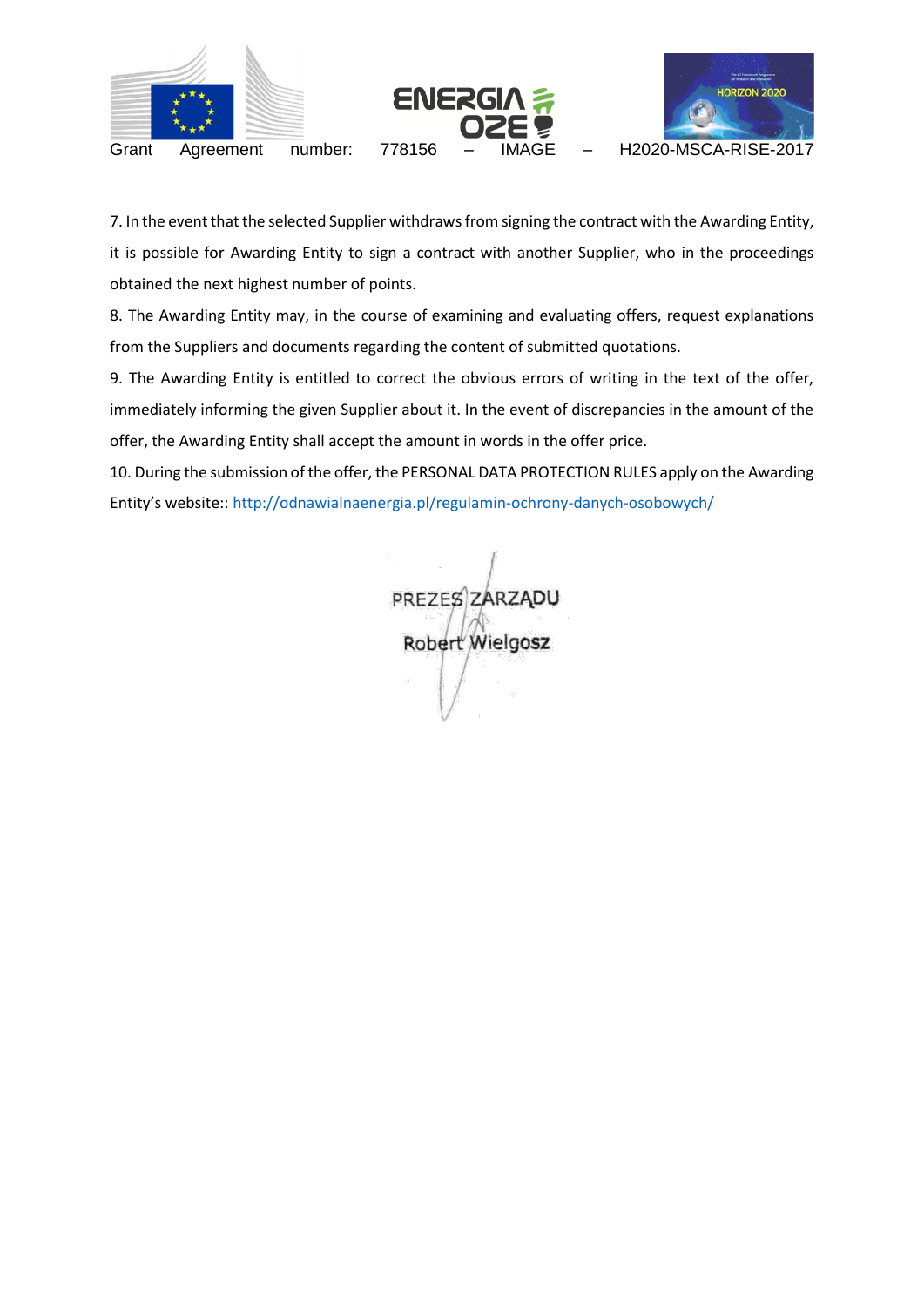





**OFFER FORM**

………………………………………………………………….

Complete Supplier's data along with the address or company stamp

In response to a request for delivery of laboratory equipment, I/We submit this offer:

*\* depending on the equipment supplier's currency, delete as appropriate*

*\*\* cross out the non-recommended part*

Attention! VAT tax according to legal regulations of the European Union.